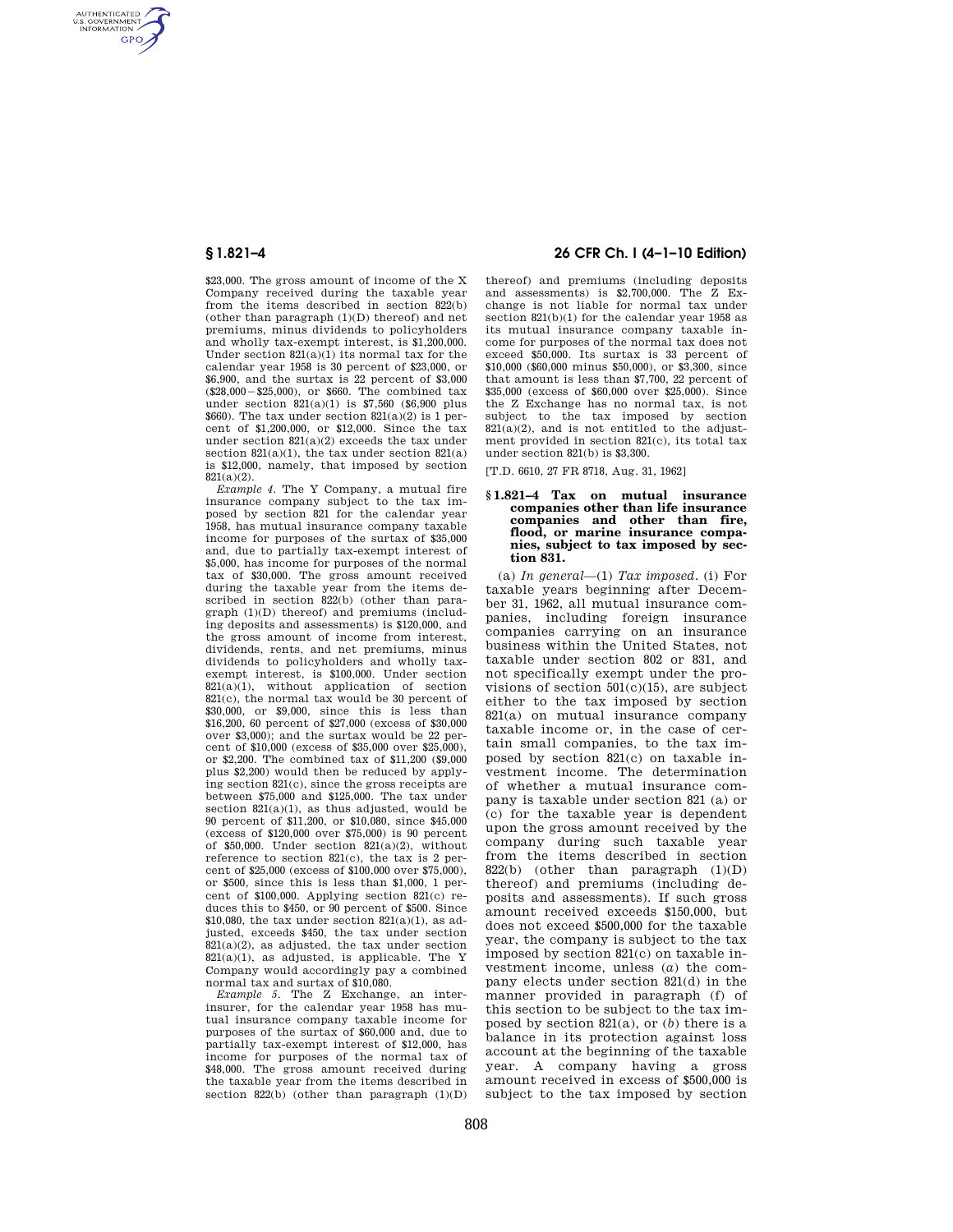# **Internal Revenue Service, Treasury § 1.821–4**

821(a). For exemption from income tax of companies having a gross amount received not in excess of \$150,000, see section 501(c)(15). For the alternative tax, in lieu of the tax imposed by section 821 (a) or (c), where the net long-term capital gain for any taxable year exceeds the net short-term capital loss, see section 1201(a) and the regulations thereunder. For the definition of an insurance company, see paragraph (a) of §1.801–3.;

(ii) The term ''premiums'' as used in section 821 and this section has the same meaning as in section  $501(c)(15)$ and §1.501(c)(15)–1, and means the total amount of the premiums and other consideration provided in the insurance contract without any deduction for commissions, return premiums, reinsurance, dividends to policyholders, dividends left on deposit with the company, discounts on premiums paid in advance, interest applied in reduction of premiums (whether or not required to be credited in reduction of premiums under the terms of the contract), or any other item of similar nature. Such term includes advance premiums, premiums deferred and uncollected and premiums due and unpaid, deposits, fees, assessments, and consideration in respect of assuming liabilities under contracts not issued by the taxpayer (such as a payment or transfer of property in an assumption reinsurance transaction), but does not include amounts received from other insurance companies for losses paid under reinsurance contracts.

(2) *Tax base.* The taxable income of mutual insurance companies taxable under section 821 differs from the taxable income of other corporations. See sections 821(b) and 822. Mutual insurance companies have special items of income and special deductions not provided for other corporations. See, for example, sections  $821(b)(1)(C)$ ,  $822(d)$ , 823(b), 824(a), and 825(a). Thus, the computation of mutual insurance company taxable income for a company taxable under section 821(a), and the computation of taxable investment income for a company taxable under section 821(c), must be made in strict accordance with the provisions of part II of subchapter L of the Code.

(3) *Applicability of other provisions.* All provisions of the Code and of the regulations in this part not inconsistent with the specific provisions of part II of subchapter L of the Code are applicable to the assessment and collection of the tax imposed by section 821 (a) or (c), and mutual insurance companies subject to the tax imposed by section 821 are subject to the same penalties as are provided in the case of returns and payment of income tax by other corporations. The return shall be on Form 1120M.

(4) *Certain foreign companies.* Foreign mutual insurance companies (other than a life insurance company and other than a fire, flood, or marine insurance company subject to the tax imposed by section 831) not carrying on an insurance business within the United States are not taxable under section 821 (a) or (c), but are taxable as other foreign corporations. See section 881.

(b) *Rates of tax imposed by section 821(a)*—(1) *Normal tax.* For taxable years beginning before January 1, 1964, the normal tax imposed under section 821(a) is the lesser of 30 percent of mutual insurance company taxable income, or 60 percent of the amount by which mutual insurance company taxable income exceeds \$6,000. In the case of taxable years beginning after December 31, 1963, the normal tax is imposed at the rate of 22 percent of mutual insurance company taxable income, or 44 percent of the amount by which mutual insurance company taxable income exceeds \$6,000, whichever is the lesser. For example, a company subject to tax under section 821(a) will file a return but will pay no normal tax if mutual insurance company taxable income does not exceed \$6,000. When mutual insurance company taxable income exceeds \$6,000 but does not exceed \$12,000, the company will pay a normal tax equal to 44 percent (60 percent in the case of taxable years beginning before Jan. 1, 1964), of the amount by which mutual insurance company taxable income exceeds \$6,000. When mutual insurance company taxable income exceeds \$12,000, the company will pay normal tax at the rate of 22 percent (30 percent in the case of taxable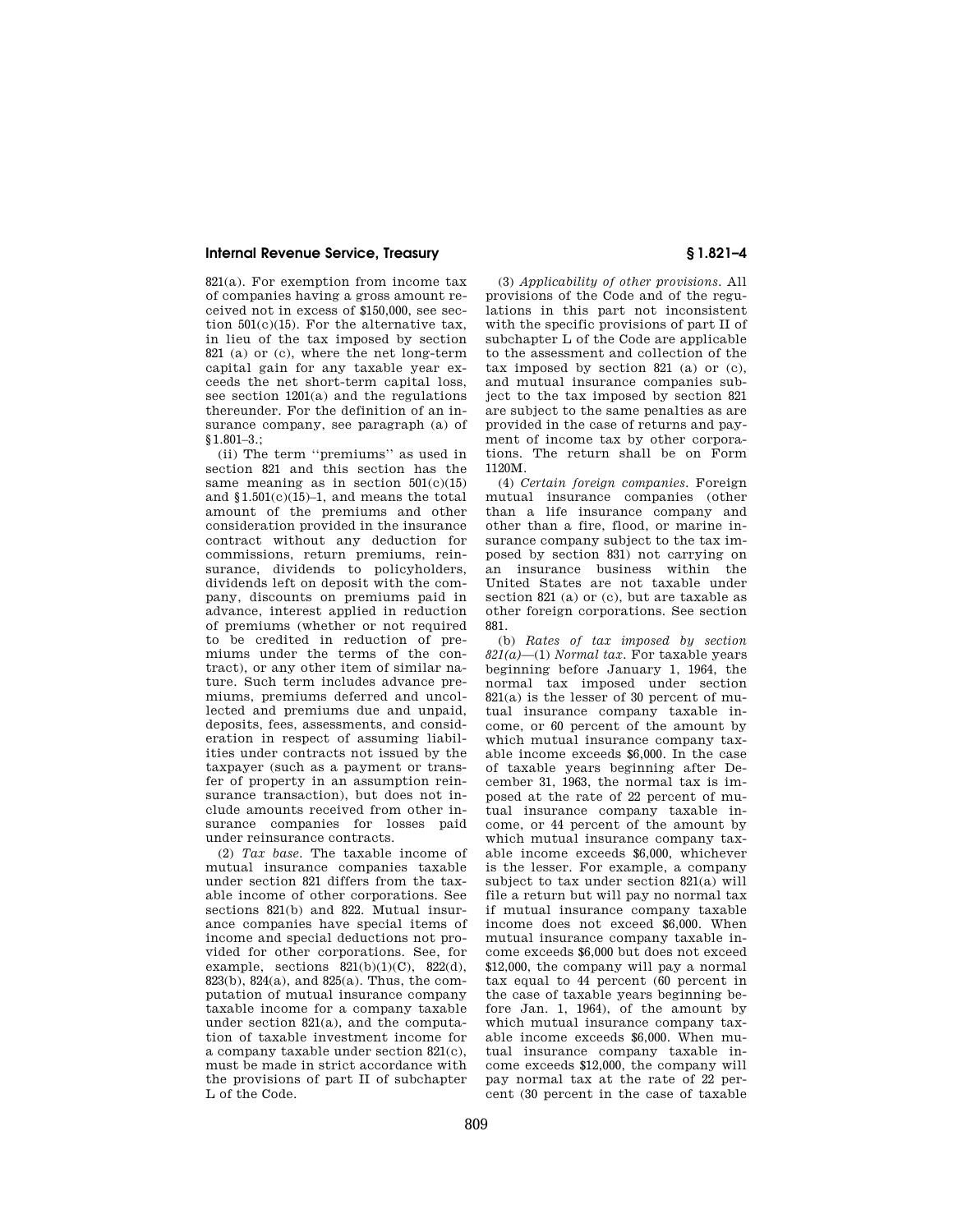**§ 1.821–4 26 CFR Ch. I (4–1–10 Edition)** 

years beginning before Jan. 1, 1964), of such income.

(2) *Surtax*—(i) *Taxable years beginning before January 1, 1964.* For taxable years beginning before January 1, 1964, companies taxable under section 821(a) are subject to a surtax equal to 22 percent of so much of their mutual insurance company taxable income (computed without regard to the deduction provided in section 242 for partially taxexempt interest) as exceeds \$25,000. In the case of an interinsurer or reciprocal underwriter electing to be subject to the limitation provided in section 826(b), the surtax applies to any increase in mutual insurance company taxable income attributable to such election, without regard to the \$25,000 surtax exemption otherwise provided by this subparagraph, and without regard to whether the company is liable for any normal tax under subparagraph (1) of this paragraph. See section 826(f) and §1.826–2.

(ii) *Taxable years beginning after December 31, 1963.* For taxable years beginning after December 31, 1963, companies taxable under section 821(a) are subject to a surtax at the rates and with the exemptions provided in section 11(c) on their mutual insurance company taxable income. In the case of an interinsurer or reciprocal underwriter electing to be subject to the limitation provided in section 826(b), the surtax applies to any increase in mutual insurance company taxable income attributable to such election, without regard to the surtax exemption otherwise provided by section 11(d), and without regard to whether the company is liable for any normal tax under section  $821(a)(1)$  and subparagraph (1) of this paragraph. See section 826(f) and §1.826–2.

(c) *Mutual insurance company taxable income defined.* The tax imposed by section 821(a) with respect to any taxable year is computed upon mutual insurance company taxable income for the taxable year. Section 821(b) provides that in the case of a mutual insurance company subject to the tax imposed by section 821(a), mutual insurance company taxable income means the amount by which:

(1) The sum of:

(i) The taxable investment income (as defined in section  $822(a)(1)$  and paragraph  $(a)(1)$  of  $$1.822-8$ ).

(ii) The statutory underwriting income (as defined in section 823(a)(1) and paragraph  $(b)(1)$  of §1.823–6), and

(iii) The amounts required by section 824(d) and paragraph (b)(3) of §1.824–1 to be subtracted from the protection against loss account, exceeds.

(2) The sum of:

(i) The investment loss (as defined in section  $822(a)(2)$  and paragraph  $(a)(2)$  of §1.822–8),

(ii) The statutory underwriting loss (as defined in section 823(a)(2) and paragraph  $(b)(2)$  of §1.823–6), and

(iii) The unused loss deduction provided by section 825(a) and paragraph (a) of §1.825–1.

If for any taxable year the amount determined under subparagraph (2) of this paragraph equals or exceeds the amount determined under subparagraph (1) of this paragraph, the mutual insurance company taxable income for such year shall be zero.

(d) *Examples.* The application of the tax imposed by section 821(a) may be illustrated by the following examples:

*Example 1.* (a) M, a mutual casualty insurance company, for the calendar year 1963 has gross receipts from the items described in section  $822(b)$  (other than paragraph  $(1)(D)$ thereof) and premiums (including deposits and assessments) in excess of \$500,000, and therefore is subject to the tax imposed by section 821(a). M's taxable investment income, computed under section 822, is \$30,000 and its statutory underwriting income, computed under section 823, is \$15,000. M subtracts \$3,000 from its protection against loss account in accordance with the computation made under section 824(d). M has no unused loss deduction. M received no partially tax exempt interest. If M is not subject to section 826, its mutual insurance company taxable income for the taxable year 1963 is \$48,000, computed as follows:

| (3) Subtractions from protection against loss ac- | \$30,000<br>15.000 |
|---------------------------------------------------|--------------------|
|                                                   | 3,000              |
|                                                   | 48,000             |
|                                                   |                    |
|                                                   | O                  |
|                                                   |                    |
|                                                   |                    |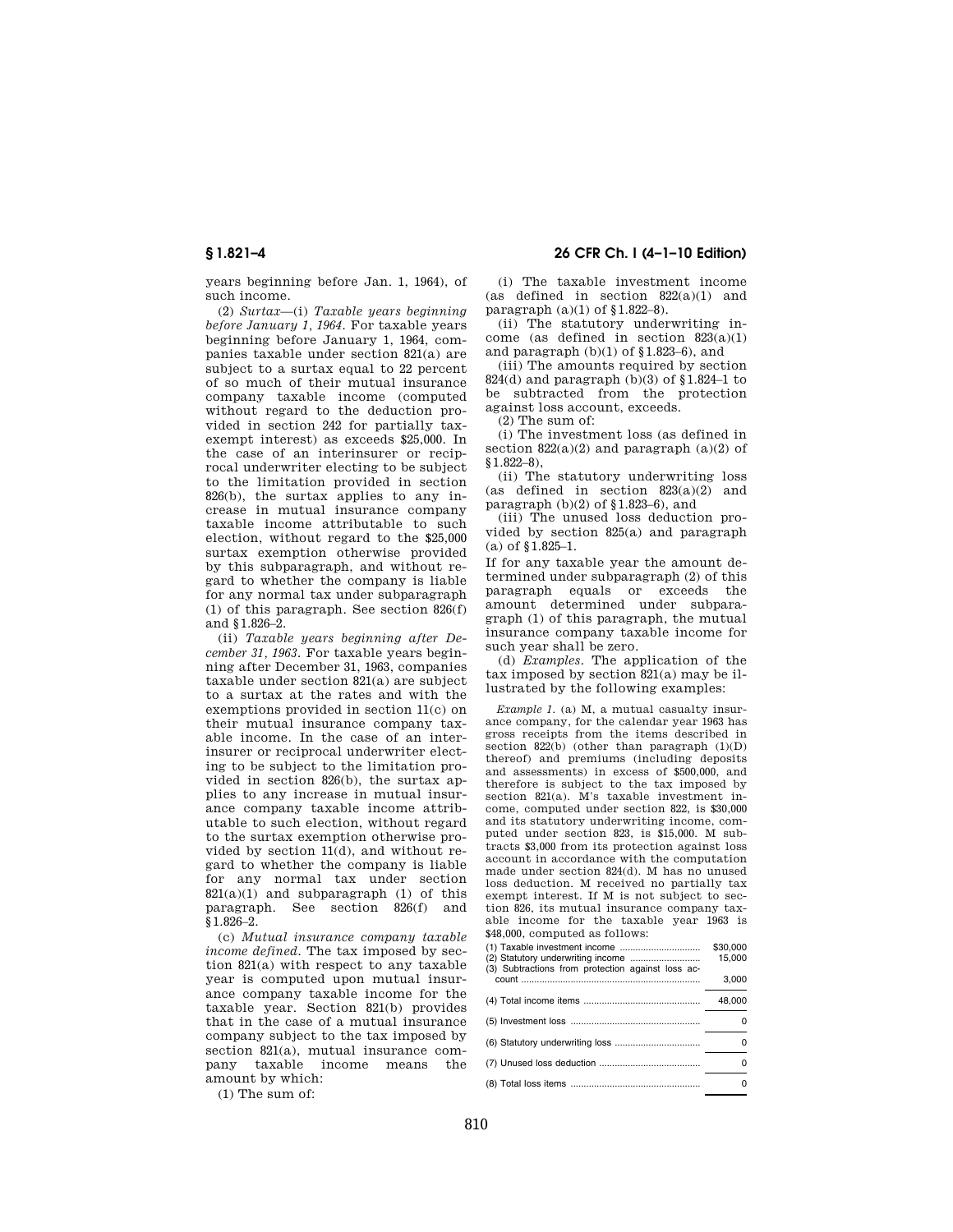### **Internal Revenue Service, Treasury § 1.821–4**

(9) Mutual insurance company taxable income (item (4) minus item (8)) ...................................... 48,000

(b) Since M's mutual insurance company taxable income is in excess of \$12,000, M will pay normal tax on its mutual insurance company taxable income at a rate of 30 percent. In addition, since M's mutual insurance company taxable income exceeds \$25,000, M will pay surtax on such excess at a rate of 22 percent. M's total tax liability for the taxable year 1963 is \$19,460, computed as follows:

(1) Mutual insurance company taxable income as

|                                                | \$48,000 |
|------------------------------------------------|----------|
| (2) Normal tax; 30 percent of mutual insurance |          |
|                                                | 14.400   |
|                                                | 25,000   |
| (4) Mutual insurance company taxable income    |          |

subject to the surtax (item  $(1)$  minus item  $(3)$ ) .... 23,000 (5) Surtax: 22 percent of mutual insurance com-

pany taxable income subject to the surtax .......... 5,060 (6) Total tax (item  $(2)$  plus item  $(5)$ ) ....

*Example 2.* If in example 1, M's mutual insurance company taxable income for 1963 had been in excess of \$6,000 but not in excess of \$12,000, M would pay normal tax in an amount equal to 60 percent of the amount by which such income exceeded \$6,000. Thus, if M had mutual insurance company taxable income of \$11,000, M's total tax liability for the taxable year 1963 would be \$3,000, computed as follows:

| (1) Mutual insurance company taxable income        | \$11,000 |
|----------------------------------------------------|----------|
| (2) Mutual insurance company taxable income in     |          |
| excess of \$6,000 (\$11,000 minus \$6,000)         | 5.000    |
|                                                    | 3.800    |
|                                                    | 3.000    |
| $(5)$ Normal tax (lesser of items $(3)$ or $(4)$ ) | 3.000    |
|                                                    | 25.000   |

Since the surtax exemption exceeds the mutual insurance company taxable income for purposes of the surtax, there is no surtax liability. Since the normal tax under section 821(a) is the lesser of 30 percent of mutual insurance company taxable income or 60 percent of the amount by which such income exceeds \$6,000, M's normal tax (and total income tax liability) is \$3,000. If M's mutual insurance company taxable income was not in excess of \$6,000, M would be required to file a return, but would not be liable for any normal tax, since, in such a case, 60 percent of M's mutual insurance company taxable income in excess of \$6,000 would be zero.

*Example 3.* Assume the same income as in example 1 in the 1965 calendar year and that M is not a corporation to which section 1561 (with respect to certain controlled corporations) applies. Since M's mutual insurance company taxable income is in excess of \$12,000, M will pay normal tax on its mutual insurance company taxable income at a rate of 22 percent. In addition, since M's mutual insurance company taxable income exceeds the surtax exemption provided in section 11(d) of \$25,000, M will pay a surtax on such excess at the rate provided in section 11(c),

26 percent. M's total liability for the taxable year 1964 is \$16,540, computed as follows:

| (1) Mutual insurance company taxable income as                                                        | \$48,000 |
|-------------------------------------------------------------------------------------------------------|----------|
| (2) Normal tax: 22 percent of mutual insurance<br>company taxable income for normal tax pur-          |          |
|                                                                                                       | 10,560   |
| (3) Surtax exemption provided by section 11(d)                                                        | 25,000   |
| (4) Mutual insurance company taxable income<br>subject to the surtax (item (1) minus item (3))        | 23,000   |
| (5) Surtax: at rates provided in section 11(c): 26<br>percent of mutual insurance company taxable in- |          |
|                                                                                                       | 5.980    |
|                                                                                                       | 16.540   |
|                                                                                                       |          |

(e) *Alternative tax for certain small mutual insurance companies*—(1) *In general.*  (i) Section 821(c) provides an alternative tax for certain small mutual insurance companies. This alternative tax, which is in lieu of the tax imposed by section 821(a), is imposed on taxable investment income (as defined in section  $822(a)(1)$  and paragraph  $(a)(1)$  of §1.822–8) and consists of a normal tax and a surtax. The tax provided by section 821(c) is imposed on every mutual insurance company (other than a life insurance company and other than a fire, flood, or marine insurance company subject to the tax imposed by section 831) which received during the taxable year from the items described in section 822(b) (other than paragraph (1)(D) thereof) and premiums (including deposits and assessments) a gross amount in excess of \$150,000 but not in excess of \$500,000, except a company which has properly elected under section 821(d) and paragraph (f) of this section to be subject to the tax imposed by section 821(a), or a company which has a balance in its protection against loss account at the beginning of the taxable year.

(ii) Any company which would be taxable under section 821(c) but for the presence of an amount in its protection against loss account at the beginning of the taxable year may elect to subtract the balance from such account. See section 824(d)(5) and §1.824–3. If such an election is made in such a case, the company shall not be subject to the tax imposed by section 821(a), but shall be subject to the tax imposed by section 821(c).

(2) *Rates of tax imposed by section 821(c)*—(i) *Normal tax.* The normal tax for taxable years beginning before January 1, 1964, is the lesser of 30 percent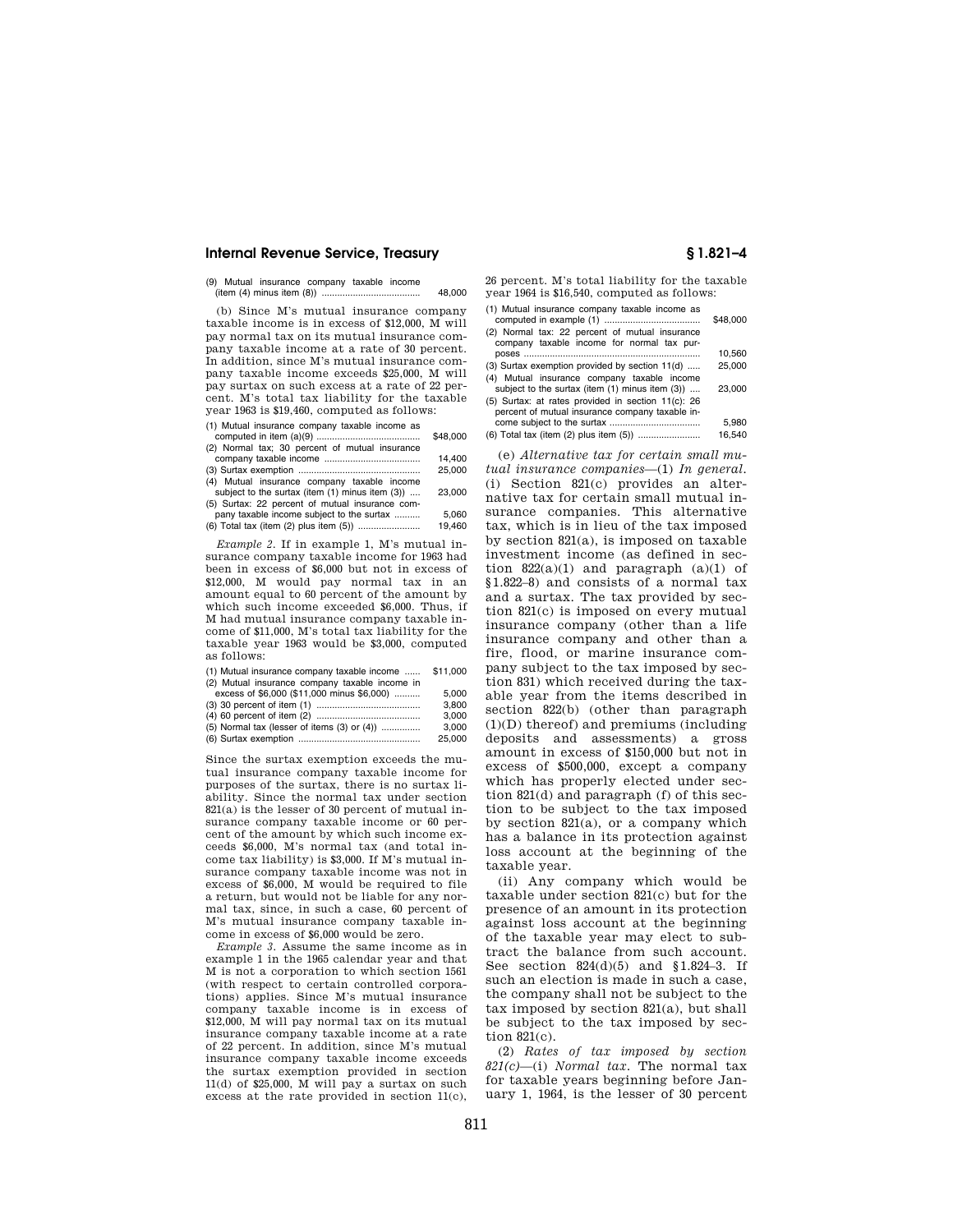of taxable investment income or 60 percent of the amount by which taxable investment income exceeds \$3,000. For taxable years beginning after December 31, 1963, the normal tax is imposed at the rate of 22 percent of taxable investment income, or 44 percent of the amount by which taxable investment income exceeds \$3,000, whichever is the lesser. Thus, a company subject to tax under section 821(c) will file a return but will pay no tax if for the taxable year its taxable investment income does not exceed \$3,000; or will pay a normal tax equal to 44 percent (60 percent in the case of taxable years beginning before Jan. 1, 1964), of taxable investment income in excess of \$3,000 when such income exceeds \$3,000 but does not exceed \$6,000. When taxable investment income exceeds \$6,000, the normal tax is imposed at the rate of 22 percent (30 percent in the case of taxable years beginning before Jan. 1, 1964) of such income.

(ii) *Surtax.* For taxable years beginning before January 1, 1964, a surtax is imposed at the rate of 22 percent of taxable investment income (computed without regard to the deduction provided in section 242 for partially taxexempt interest) in excess of \$25,000. For taxable years beginning after December 31, 1963, a surtax is imposed at the rate provided in section 11(c) on taxable investment income in excess of the surtax exemption provided in section 11(d).

(f) *Election to be taxed under section 821(a)*—(1) *In general.* Section 821(d) provides that any mutual insurance company taxable under section 821(c) may elect, in the manner provided by subparagraph (3) of this paragraph, to be taxed under section 821(a).

(2) *Scope of election.* Except as otherwise provided herein, an election made under section 821(d) and this paragraph to be taxable under section 821(a) shall be binding for the taxable year for which made and for all succeeding taxable years unless the Commissioner consents to a revocation of such election. If for any taxable year the gross amount received from the items described in section 822(b) (other than paragraph (1)(D) thereof) and premiums (including deposits and assessments) does not exceed \$150,000, a company's

# **§ 1.821–4 26 CFR Ch. I (4–1–10 Edition)**

prior election made under section  $821(d)$  to be taxable under section  $821(a)$ will automatically terminate and any balance in the protection against loss account will be taken into account for the preceding taxable year. (See section  $824(d)(4)$  and  $$1.824-2$  for automatic termination of protection against loss account if company is not subject to the tax imposed by section  $821(a)$ .) If for any taxable year thereafter the gross amount received exceeds \$150,000 but does not exceed \$500,000, the company shall be taxable under section 821(c) unless it makes a new election to be taxable under section 821(a). If a company subject to tax under section 821(c) for a taxable year elects under section 821(d) and this section to be taxed under section 821(a) and, in a subsequent taxable year, the gross receipts of such company exceed \$500,000, the election made for such earlier taxable year shall be considered as continuing in effect. Thus, such a company will continue to be taxable under section 821(a) notwithstanding that its gross receipts subsequently fall below \$500,000 (so long as they do not fall below \$150,000) unless the Commissioner consents to a revocation of the prior election. Whether revocation is permissible in any case will depend on the facts and circumstances of the particular case, but in no case will revocation be granted in the absence of a showing that the election creates an undue burden or material hardship on the company due to a substantial change in the character of its operations.

(3) *Time and manner of making election.*  The election provided by section 821(d) shall be made in a statement attached to the company's income tax return for the first taxable year for which the election is to apply. The statement shall include the name and address of the taxpayer, shall be signed by the taxpayer (or its duly authorized representative), and shall be filed not later than the date prescribed by law (including extensions thereof) for filing the return for such taxable year.

(g) *Examples.* The application of the tax imposed by section 821(c) may be illustrated by the following examples:

*Example 1.* M, a mutual casualty insurance company, for the calendar year 1963 has a